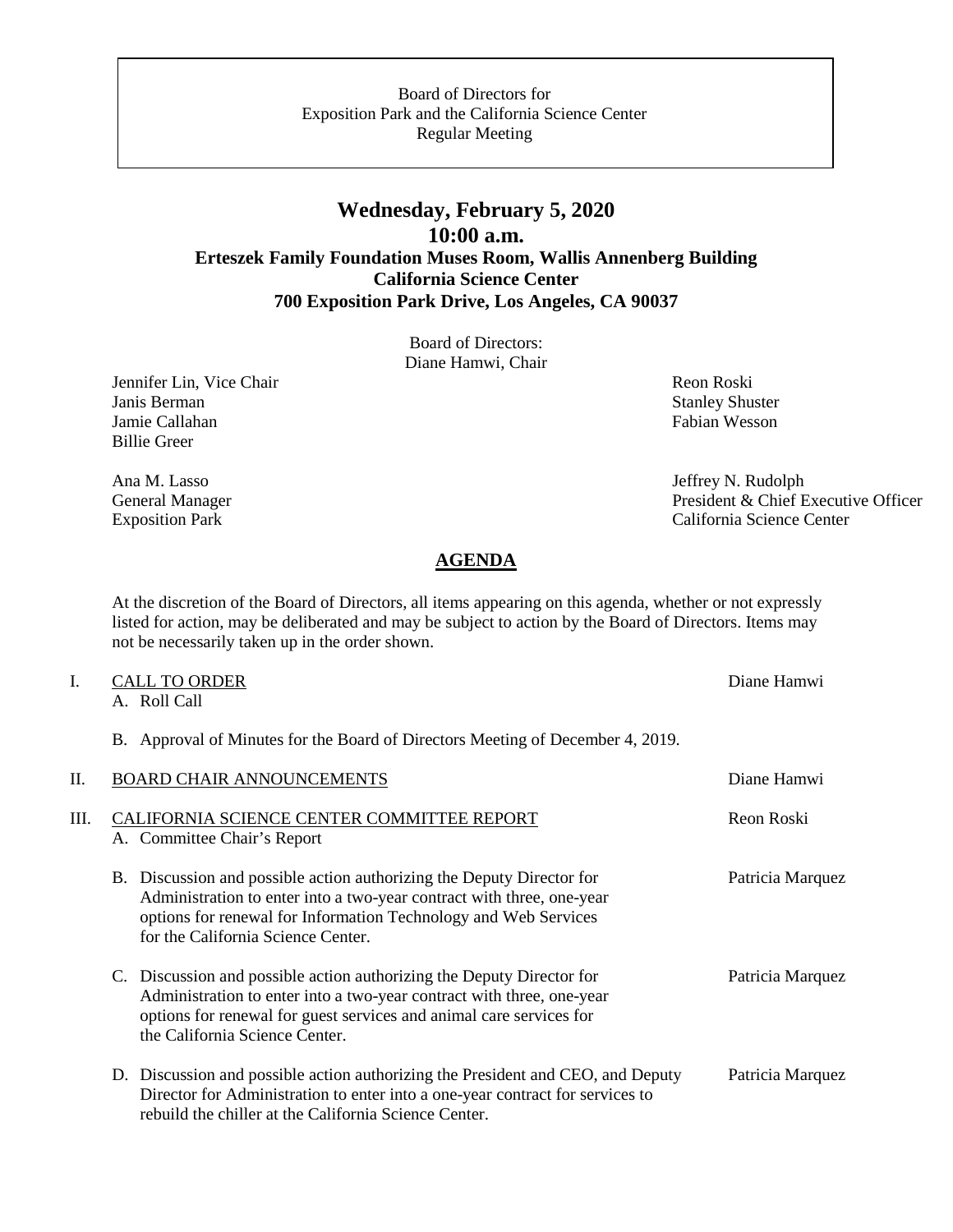# Board of Directors for Exposition Park and the California Science Center Regular Meeting

|      | E. Discussion and possible action authorizing the President and CEO, and Deputy<br>Director for Administration to enter into a one-year contract to install additional<br>pipe bracing and insulation to Life Support service areas at the California<br>Science Center.                                                                                                | Patricia Marquez                                                                                                          |
|------|-------------------------------------------------------------------------------------------------------------------------------------------------------------------------------------------------------------------------------------------------------------------------------------------------------------------------------------------------------------------------|---------------------------------------------------------------------------------------------------------------------------|
|      | Discussion and possible action authorizing the President and CEO, and Deputy<br>F.<br>Director for Administration to enter into a one-year contract to refloor the<br>Kelp Zone at the California Science Center.                                                                                                                                                       | Patricia Marquez                                                                                                          |
|      | G. President and CEO Report<br><b>Budget and Finance Update</b><br>٠<br><b>Educational Exhibits and Programs</b><br>$\bullet$<br>California Science Center Foundation: Development, Events, Communications<br>$\bullet$<br>and Marketing                                                                                                                                | Jeffrey N. Rudolph                                                                                                        |
| IV.  | <b>EXPOSITION PARK COMMITTEE REPORT</b><br>A. Committee Chair's Report                                                                                                                                                                                                                                                                                                  | <b>Stanley Shuster</b>                                                                                                    |
|      | B. General Manager's Report<br><b>Budget Update</b><br>٠<br><b>Master Calendar</b><br>$\bullet$<br><b>Beautification and Maintenance</b><br>$\bullet$                                                                                                                                                                                                                   | Ana M. Lasso                                                                                                              |
|      | C. Public Safety                                                                                                                                                                                                                                                                                                                                                        | David Dashiell                                                                                                            |
| V.   | <b>EXPOSITION PARK PARTNER UPDATES</b><br>California African American Museum<br>$\bullet$<br><b>EXPO Center and Rose Garden</b><br>$\bullet$<br>Los Angeles Memorial Coliseum<br>$\bullet$<br>o USC Coliseum Management<br>o Los Angeles Football Club<br>Lucas Museum of Narrative Art<br>$\bullet$<br>Natural History Museum of Los Angeles County<br>٠               | George O. Davis<br>Belinda Jackson<br>Al Naipo<br>Joe Furin<br><b>Benny Tran</b><br>Judy Kim<br>Dr. Lori Bettison - Varga |
| VI.  | PUBLIC COMMENT<br>The Board requests that public comments be limited to 3 minutes per person.                                                                                                                                                                                                                                                                           | Diane Hamwi                                                                                                               |
| VII. | <b>ADJOURNMENT</b>                                                                                                                                                                                                                                                                                                                                                      | Diane Hamwi                                                                                                               |
|      | Questions regarding agenda items should be directed as follows:<br>Exposition Park -Ana M. Lasso, Exposition Park General Manager, 700 Exposition Park Drive, Los<br>Angeles, CA 90037 (213) 744-7659<br>California Science Center - Jeffrey N. Rudolph, President & CEO, California Science Center, 700<br>Exposition Park Drive, Los Angeles, CA 90037 (213) 744-7483 |                                                                                                                           |